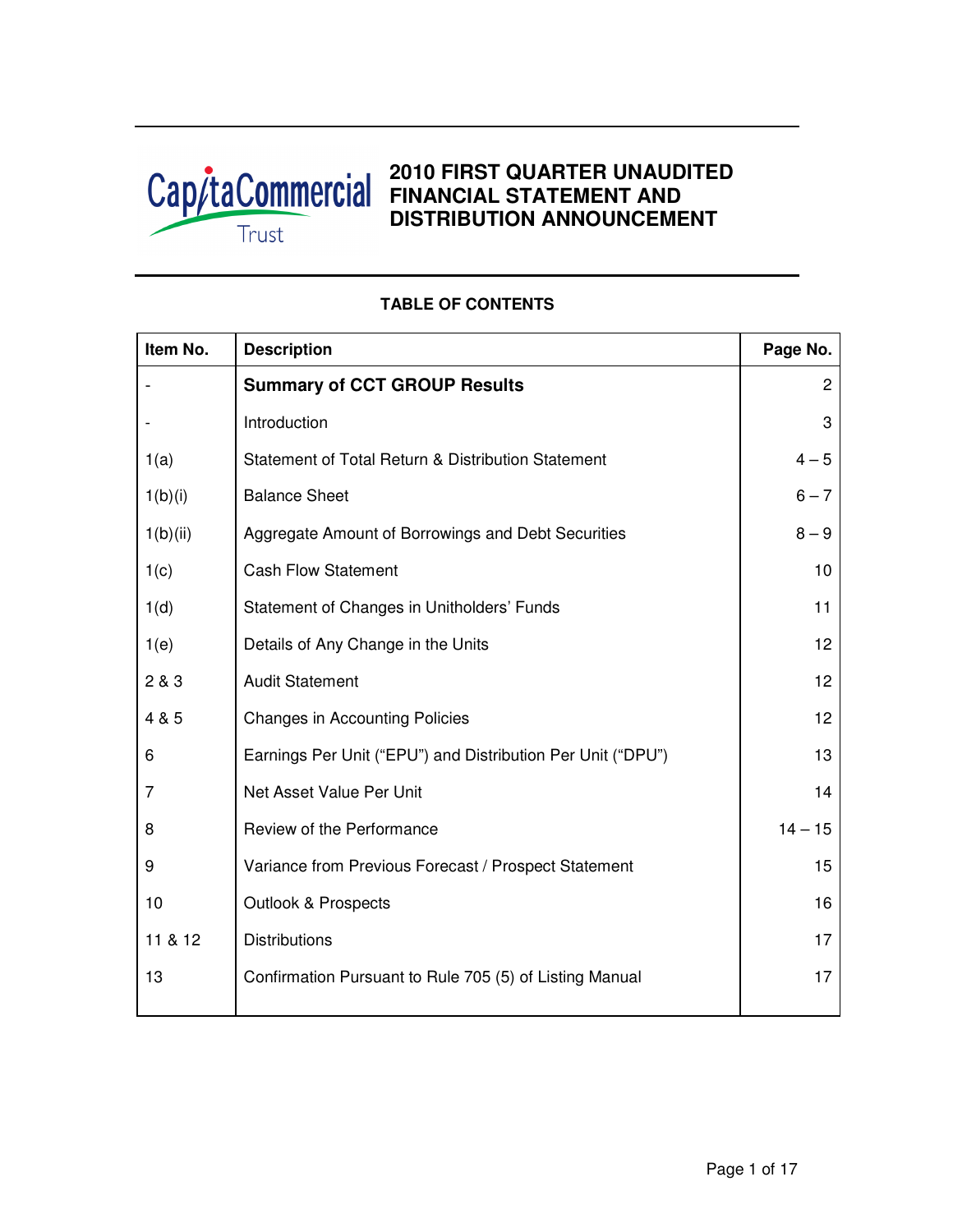## **SUMMARY OF CCT GROUP RESULTS**

|                                                        | <b>Actual</b><br>1Q 2010 | <b>Actual</b><br>1Q 2009 | Change<br>% |
|--------------------------------------------------------|--------------------------|--------------------------|-------------|
| Gross Revenue (\$'000)                                 | 101,836                  | 97,461                   | 4.5         |
| Net Property Income (\$'000)                           | 77,578                   | 69,870                   | 11.0        |
| Distributable Income (\$'000)                          | 54,341                   | 45,404                   | 19.7        |
| <b>DPU</b> (cents)<br>- For the Period                 | (1)<br>1.93              | (2)<br>3.24              | (40.4)      |
| <b>Adjusted for Rights Units</b><br><b>DPU</b> (cents) |                          |                          |             |
| - For the Period                                       | (1)<br>1.93              | (3)<br>1.62              | 19.1        |

#### **Notes:**

- (1) 1Q 2010 DPU was computed on the basis that none of the outstanding S\$370.0 million convertible bonds issued in May 2008 and due 2013 (the "2008 Convertible Bonds") is converted into CCT units ("Units"). Accordingly, the actual quantum of DPU may differ if any of the 2008 Convertible Bonds is converted into Units.
- (2) Refers to actual DPU for 1Q 2009, as reported previously.
- (3) Restated taking into account the effect of the fully underwritten, renounceable 1-for-1 rights issue (the "Rights Issue") and computed based on the issued Units at the end of each period aggregated with the 1,403,891,006 Units which were issued on 2 July 2009 ("Rights Units").

**\_\_\_\_\_\_\_\_\_\_\_\_\_\_\_\_\_\_\_\_\_\_\_\_\_\_\_\_\_\_\_\_\_\_\_\_\_\_\_\_\_\_\_\_\_\_\_\_\_\_\_\_\_\_\_\_\_\_\_\_\_\_\_\_\_\_\_\_\_\_\_\_\_\_**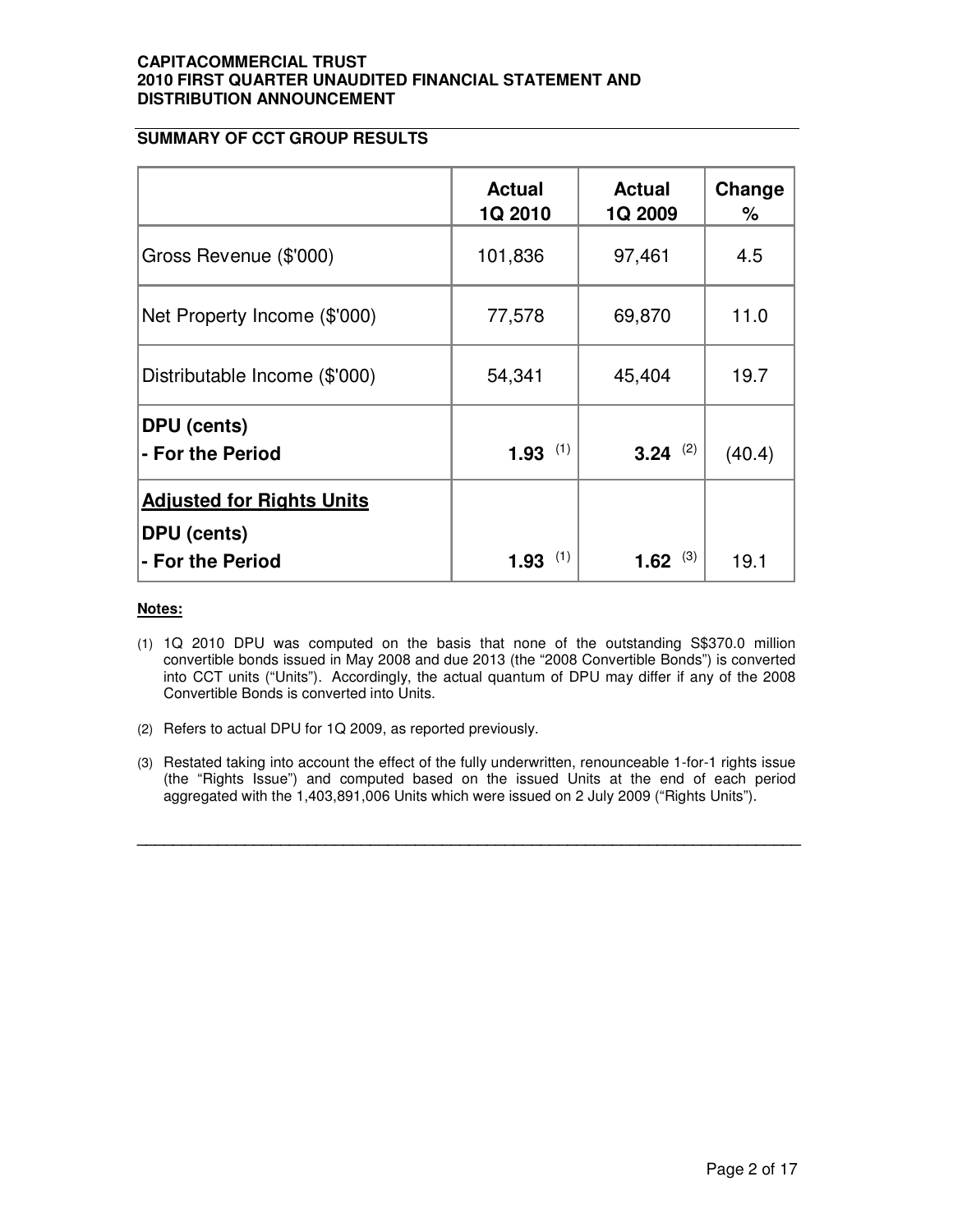#### **INTRODUCTION**

CapitaCommercial Trust ("CCT") was established under a Trust Deed dated 6 February 2004 executed between CapitaCommercial Trust Management Limited (as manager of CCT) (the "Manager") and HSBC Institutional Trust Services (Singapore) Limited (as trustee of CCT) (the "CCT Trustee"), supplemented and/or restated from time to time.

As at 31 March 2010, CCT's Singapore portfolio consists of Capital Tower, Six Battery Road, HSBC Building, Raffles City (through CCT's 60% stake in RCS Trust), Starhub Centre, Robinson Point, Bugis Village, Golden Shoe Car Park, Market Street Car Park, One George Street, and Wilkie Edge. CCT has a wholly-owned subsidiary, CCT MTN Pte. Ltd. ("CCT MTN"), to provide treasury services, including on-lending the proceeds from the issuance of notes under an unsecured multi-currency medium term note programme to CCT.

In Malaysia, CCT has a 30% stake in Quill Capita Trust ("QCT") as well as a 7.4% stake (with commitment of US\$20 million) in the Malaysia Commercial Development Fund ("MCDF").

On 18 February 2010, the Manager announced that CCT, acting through CCT Trustee, repurchased an aggregate principal amount of S\$15.0 million of the S\$370.0 million convertible bonds that were issued in May 2008 and due in 2013 ("2008 Convertible Bonds") for an aggregate cash consideration of S\$15.6 million. Accordingly, the outstanding aggregate principal amount of the 2008 Convertible Bonds is reduced to S\$355.0 million.

On 17 and 18 March 2010, the Manager announced that CCT, acting through the CCT Trustee, intends to issue S\$225.0 million 5-year unsecured convertible bonds. On 16 April 2010, the Manager announced that S\$125.5 million of the 2008 Convertible Bonds have been repurchased, thereby further reducing the outstanding amount of aggregate principal of 2008 Convertible Bonds to S\$229.5 million.

CCT MTN Pte. Ltd. ("CMPL"), a wholly-owned subsidiary of the CCT Trustee, had on 20 November 2007 established a S\$1,000,000,000 multicurrency medium term note programme (the "MTN Programme"), which was arranged by DBS Bank Ltd. On 31 March 2010, the CCT Manager announced that the MTN Programme limit has been increased from S\$1,000,000,000 to S\$2,000,000,000 with effect from 31 March 2010.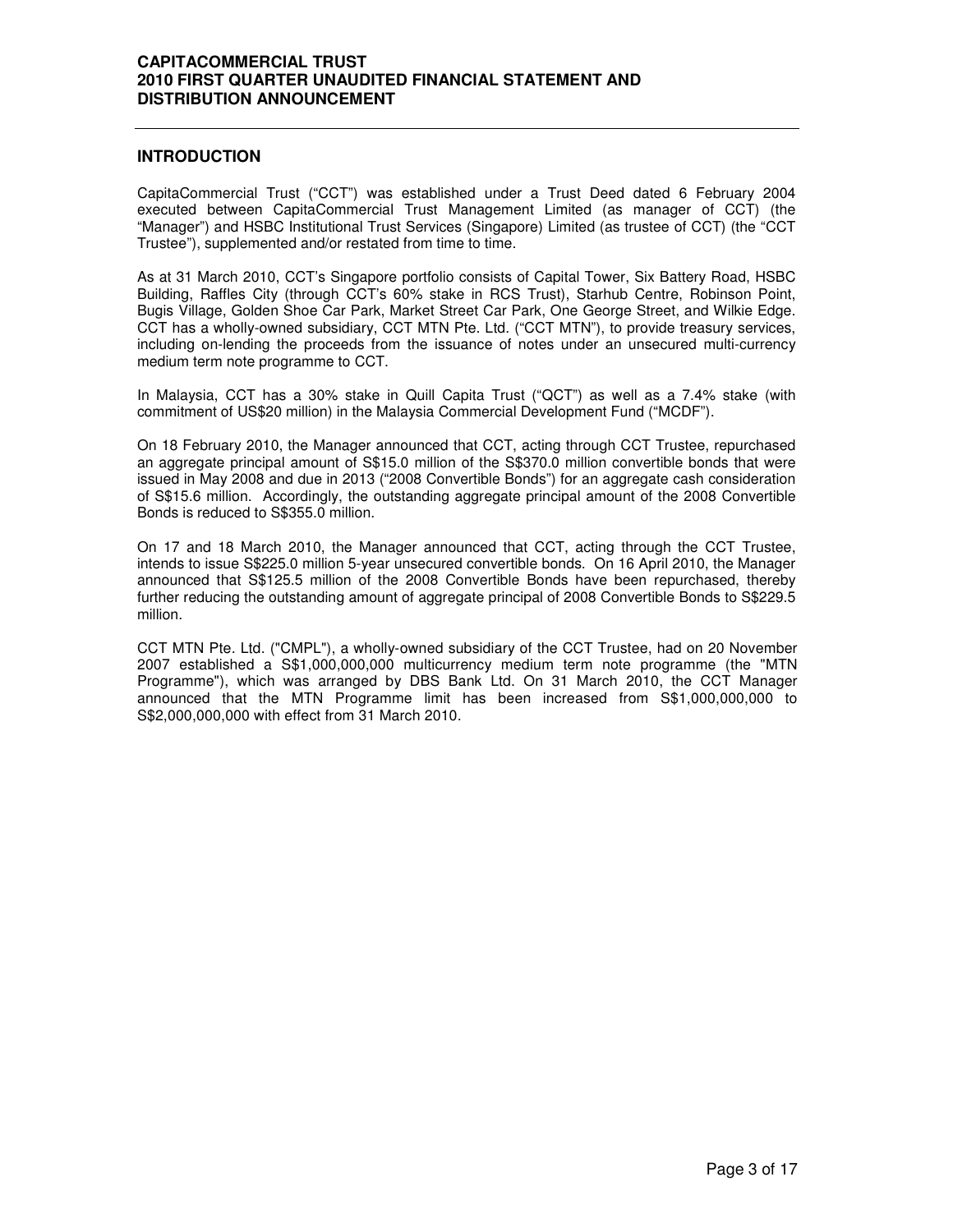#### **1(a)(i) Statement of Total Return & Distribution Statement (1Q 2010 vs 1Q 2009)**

|                                                                                        |                |                    | Group              |                | <b>Trust</b>       |                    |                |  |
|----------------------------------------------------------------------------------------|----------------|--------------------|--------------------|----------------|--------------------|--------------------|----------------|--|
| <b>Statement of Total Return</b>                                                       | <b>Note</b>    | 1Q 2010<br>S\$'000 | 1Q 2009<br>S\$'000 | Change<br>$\%$ | 1Q 2010<br>S\$'000 | 1Q 2009<br>S\$'000 | Change<br>$\%$ |  |
| Gross rental income                                                                    |                | 93,620             | 87,393             | 7.1            | 64,959             | 60,032             | 8.2            |  |
| Car park income                                                                        |                | 4,275              | 4,062              | 5.2            | 3,451              | 3,293              | 4.8            |  |
| Other income                                                                           | 1              | 3,941              | 6,006              | (34.4)         | 3,431              | 5,407              | (36.5)         |  |
| Gross revenue                                                                          |                | 101,836            | 97,461             | 4.5            | 71,841             | 68,732             | 4.5            |  |
| Property management fees                                                               |                | (2,834)            | (2,600)            | 9.0            | (1,655)            | (1,501)            | 10.3           |  |
| Property tax<br>Other property operating                                               |                | (8,750)            | (11, 368)          | (23.0)         | (5,930)            | (8, 166)           | (27.4)         |  |
| expenses                                                                               | $\overline{2}$ | (12, 674)          | (13, 623)          | (7.0)          | (8,682)            | (9,072)            | (4.3)          |  |
| <b>Property operating expenses</b>                                                     |                | (24, 258)          | (27, 591)          | (12.1)         | (16, 267)          | (18, 739)          | (13.2)         |  |
| Net property income                                                                    |                | 77,578             | 69,870             | 11.0           | 55,574             | 49,993             | 11.2           |  |
| Interest income                                                                        |                | 176                | 24                 | 633.3          | 174                | 22                 | 690.9          |  |
| Investment income<br>(Loss) / Gain from re-                                            | 3              |                    |                    |                | 18,464             | 16,466             | 12.1           |  |
| measurement of derivatives                                                             | 4              | (403)              | 5,142              | (107.8)        | (403)              | 5,142              | (107.8)        |  |
| Manager's management fees                                                              |                | (4,944)            | (4,774)            | 3.6            | (3, 109)           | (2,973)            | 4.6            |  |
| Trust expenses                                                                         |                | (1, 392)           | (1, 363)           | 2.1            | (1,289)            | (1,229)            | 4.9            |  |
| Borrowing costs                                                                        | 5              | (23, 311)          | (24, 075)          | (3.2)          | (17,681)           | (18, 431)          | (4.1)          |  |
| Net income before share of<br>profit of associate<br>Share of profit of associate (net |                | 47,704             | 44,824             | 6.4            | 51,730             | 48,990             | 5.6            |  |
| of tax)                                                                                | 6              | 1,163              | 1,088              | 6.9            |                    |                    |                |  |
| Net income                                                                             |                | 48,867             | 45,912             | 6.4            | 51,730             | 48,990             | 5.6            |  |
| Total return for the period<br>before tax                                              |                | 48,867             | 45,912             | 6.4            | 51,730             | 48,990             | 5.6            |  |
| Income tax                                                                             |                | (5)                | (1)                | 400.0          | (5)                |                    | Nm             |  |
| Total return for the period<br>after tax                                               |                | 48,862             | 45,911             | 6.4            | 51,725             | 48,990             | 5.6            |  |
| <b>Distribution Statement</b>                                                          |                |                    |                    |                |                    |                    |                |  |
| Total return for the period<br>before tax                                              |                | 48,867             | 45,912             | 6.4            | 51,730             | 48,990             | 5.6            |  |
| Net tax and other adjustments                                                          | $\overline{7}$ | 5,474              | (508)              | (1, 177.6)     | 2,611              | (3,586)            | (172.8)        |  |
| Income available for<br>distribution to unitholders<br>Distributable income to         |                | 54,341             | 45,404             | 19.7           | 54,341             | 45,404             | 19.7           |  |
| unitholders                                                                            |                | 54,341             | 45,404             | 19.7           | 54,341             | 45,404             | 19.7           |  |

Nm – not meaningful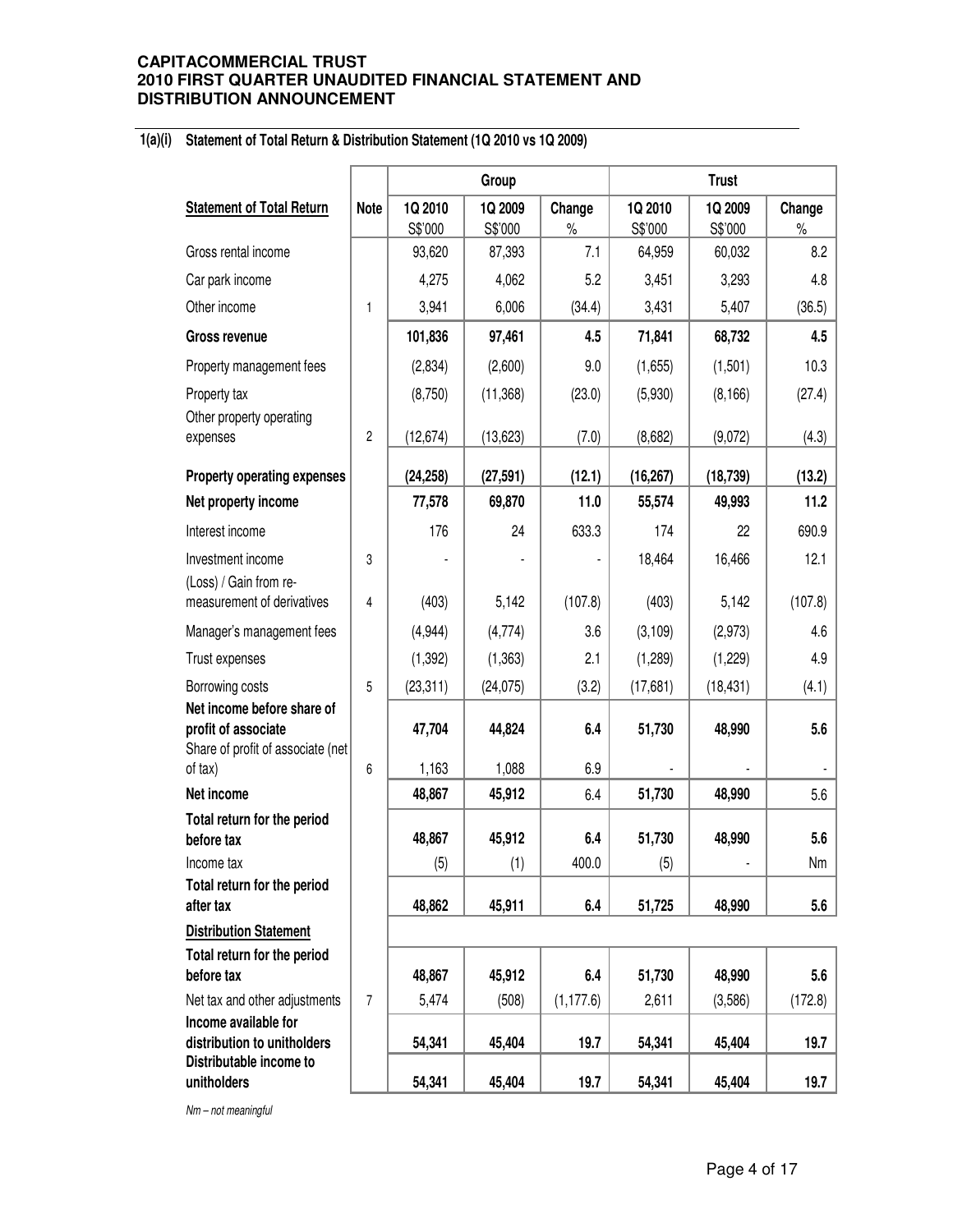## **Notes :**

- 1) Included in Other income for 1Q 2010 is yield protection income from CapitaLand Commercial Limited ("CCL") amounting to S\$1.1 million accrued in relation to One George Street. The amount is lower than the S\$3.0 million accrued in 1Q 2009. The amounts were accrued pursuant to a Deed of Yield Protection dated 11 July 2008 entered into with CCL in connection with the purchase of One George Street. Under the Deed of Yield Protection, CCL guarantees a minimum net property income ("NPI") of S\$49.5 million per annum being 4.25% of S\$1.165 billion (being the purchase price for One George Street) for a period of 5 years from 11 July 2008. Increase in NPI due to improved performance has resulted in the decrease in income support required for 1Q 2010.
- 2) Included as part of the other property operating expenses are the following:

|                                  |         | Group          |         | <b>Trust</b>   |         |         |  |
|----------------------------------|---------|----------------|---------|----------------|---------|---------|--|
|                                  | 1Q 2010 | <b>1Q 2009</b> | Change  | <b>1Q 2010</b> | 1Q 2009 | Change  |  |
|                                  | S\$'000 | S\$'000        | %       | S\$'000        | S\$'000 | $\%$    |  |
| Depreciation and amortisation    | .126    | 252            | 346.8   | 1.0621         | 159     | 567.9   |  |
| Allowance for doubtful debts and |         |                |         |                |         |         |  |
| bad debts written off            | (11)    | 22             | (150.0) |                | 22      | (100.0) |  |

- 3) This relates to the income distribution from RCS Trust and QCT.
- 4) This relates to the (loss) / gain on the re-measurement of fair value of interest rate swaps.
- 5) Included in borrowing costs are the following:

|                              |           | Group     |        | <b>Trust</b> |          |        |  |
|------------------------------|-----------|-----------|--------|--------------|----------|--------|--|
|                              | 1Q 2010   | 1Q 2009   | Change | 1Q 2010      | 1Q 2009  | Change |  |
|                              | S\$'000   | S\$'000   | ℅      | S\$'000      | S\$'000  | %      |  |
| Interest cost                | (17, 656) | (21, 193) | (16.7) | (12,211)     | (15,736) | (22.4) |  |
| Amortisation and transaction |           |           |        |              |          |        |  |
| costs                        | (5,655)   | (2,882)   | 96.2   | (5.470)      | (2,695)  | 103.0  |  |
| Total                        | (23, 311) | (24,075)  | (3.2)  | (17,681)     | (18,431) | (4.1)  |  |

- 6) Share of profit of associate relates to the equity accounting of QCT's results on a 3 month lag basis.
- 7) Included in the net tax and other adjustments are the following:

|                                                                                         |         | Group    |            | <b>Trust</b> |          |         |
|-----------------------------------------------------------------------------------------|---------|----------|------------|--------------|----------|---------|
| Non-tax deductible/(chargeable)                                                         | 1Q 2010 | 1Q 2009  | Change     | 1Q 2010      | 1Q 2009  | Change  |
| items:                                                                                  | S\$'000 | S\$'000  | %          | S\$'000      | S\$'000  | %       |
| Manager's management fee                                                                |         |          |            |              |          |         |
| payable in units                                                                        | 2,819   | 2,784    | 1.3        | 984          | 983      | 0.1     |
| Trustee's fees                                                                          | 182     | 206      | (11.7)     | 134          | 155      | (13.5)  |
| Loss / (gain) from re-<br>measurement of derivatives<br>Temporary differences and other | 403     | (5, 142) | (107.8)    | 403          | (5, 142) | (107.8) |
| tax adjustments                                                                         | 2,070   | 1,644    | 25.9       | 1,090        | 418      | 160.8   |
| Net tax adjustments                                                                     | 5,474   | (508)    | (1, 177.6) | 2,611        | (3,586)  | (172.8) |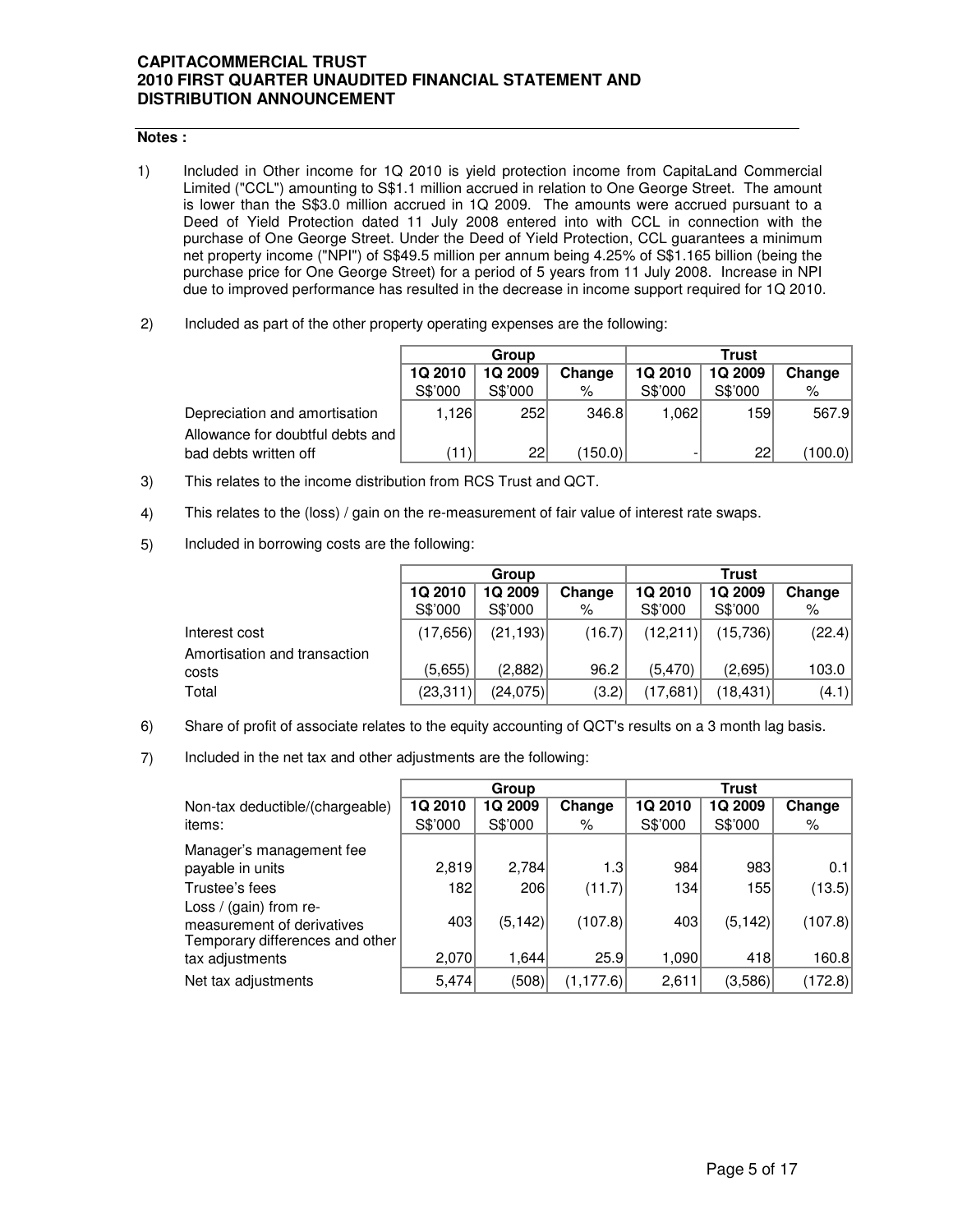## **1(b)(i) Balance Sheet as at 31 March 2010 vs 31 December 2009**

|                                                 |                |               | Group     |        |               |           |         |
|-------------------------------------------------|----------------|---------------|-----------|--------|---------------|-----------|---------|
|                                                 | <b>Note</b>    | <b>Mar-10</b> | Dec-09    | Change | <b>Mar-10</b> | $Dec-09$  | Change  |
|                                                 |                | S\$'000       | S\$'000   | $\%$   | S\$'000       | S\$'000   | $\%$    |
| <b>Non-current assets</b>                       |                | 1,209         | 1,391     | (13.1) | 813           | 934       | (13.0)  |
| Plant and equipment                             |                | 5,521,297     | 5,519,500 | 0.03   | 3,990,167     | 3,989,500 | 0.02    |
| Investment properties                           | 1              |               |           |        |               |           |         |
| Investment in subsidiary                        |                |               |           |        |               |           |         |
| Investment in associate                         | $\overline{c}$ | 62,890        | 62,630    | 0.4    | 51,479        | 51,479    |         |
| Investment in joint venture<br>Other investment | 3<br>4         | 10,769        | 12,077    |        | 811,065       | 809,204   | 0.2     |
|                                                 |                |               |           | (10.8) | 10,769        | 12,077    | (10.8)  |
| <b>Total non-current assets</b>                 |                | 5,596,165     | 5,595,598 | 0.01   | 4,864,293     | 4,863,194 | 0.02    |
| <b>Current assets</b>                           |                |               |           |        |               |           |         |
| Asset held for sale                             | 5              | 182,500       | 182,500   |        | 182,500       | 182,500   |         |
| Trade and other receivables                     | 6              | 46,376        | 9,416     | 392.5  | 59,637        | 21,401    | 178.7   |
| Cash and cash equivalents                       |                | 172,730       | 312,458   | (44.7) | 158,849       | 299,429   | (46.9)  |
| <b>Total current assets</b>                     |                | 401,606       | 504,374   | (20.4) | 400,986       | 503,330   | (20.3)  |
|                                                 |                |               |           |        |               |           |         |
| <b>Total assets</b>                             |                | 5,997,771     | 6,099,972 | (1.7)  | 5,265,279     | 5,366,524 | (1.9)   |
| <b>Current liabilities</b>                      |                |               |           |        |               |           |         |
| Trade and other payables                        |                | 128,088       | 90,564    | 41.4   | 99,521        | 60,870    | 63.5    |
| Short-term borrowings                           | 7              | 185,000       | 235,000   | (21.3) | 185,000       | 235,000   | (21.3)  |
| Provision for taxation                          |                | 21            | 338       | (93.8) | 21            | 338       | (93.8)  |
| <b>Total current liabilities</b>                |                | 313,109       | 325,902   | (3.9)  | 284,542       | 296,208   | (3.9)   |
| <b>Non-current liabilities</b>                  |                |               |           |        |               |           |         |
| Long-term borrowings                            | 8              | 1,380,032     | 1,405,647 | (1.8)  | 702,888       | 701,651   | 0.2     |
| Long-term borrowings from<br>subsidiary         |                |               |           |        | 120,000       | 150,000   | (20.0)  |
| Derivative liabilities                          | 9              | 20,019        | 19,616    | 2.1    | 20,019        | 19,616    | 2.1     |
| Debt securities                                 | 10             | 351,570       | 363,211   | (3.2)  | 351,570       | 363,211   | (3.2)   |
| Non-current portion of security<br>deposits     |                | 28,868        | 29,187    | (1.1)  | 22,336        | 21,553    | $3.6\,$ |
| <b>Total non-current liabilities</b>            |                | 1,780,489     | 1,817,661 | (2.0)  | 1,216,813     | 1,256,031 | (3.1)   |
| <b>Total liabilities</b>                        |                | 2,093,598     | 2,143,563 | (2.3)  | 1,501,355     | 1,552,239 | (3.3)   |
| Net assets                                      |                | 3,904,173     | 3,956,409 | (1.3)  | 3,763,924     | 3,814,285 | (1.3)   |
| Unitholders' funds                              |                | 3,904,173     | 3,956,409 | (1.3)  | 3,763,924     | 3,814,285 | (1.3)   |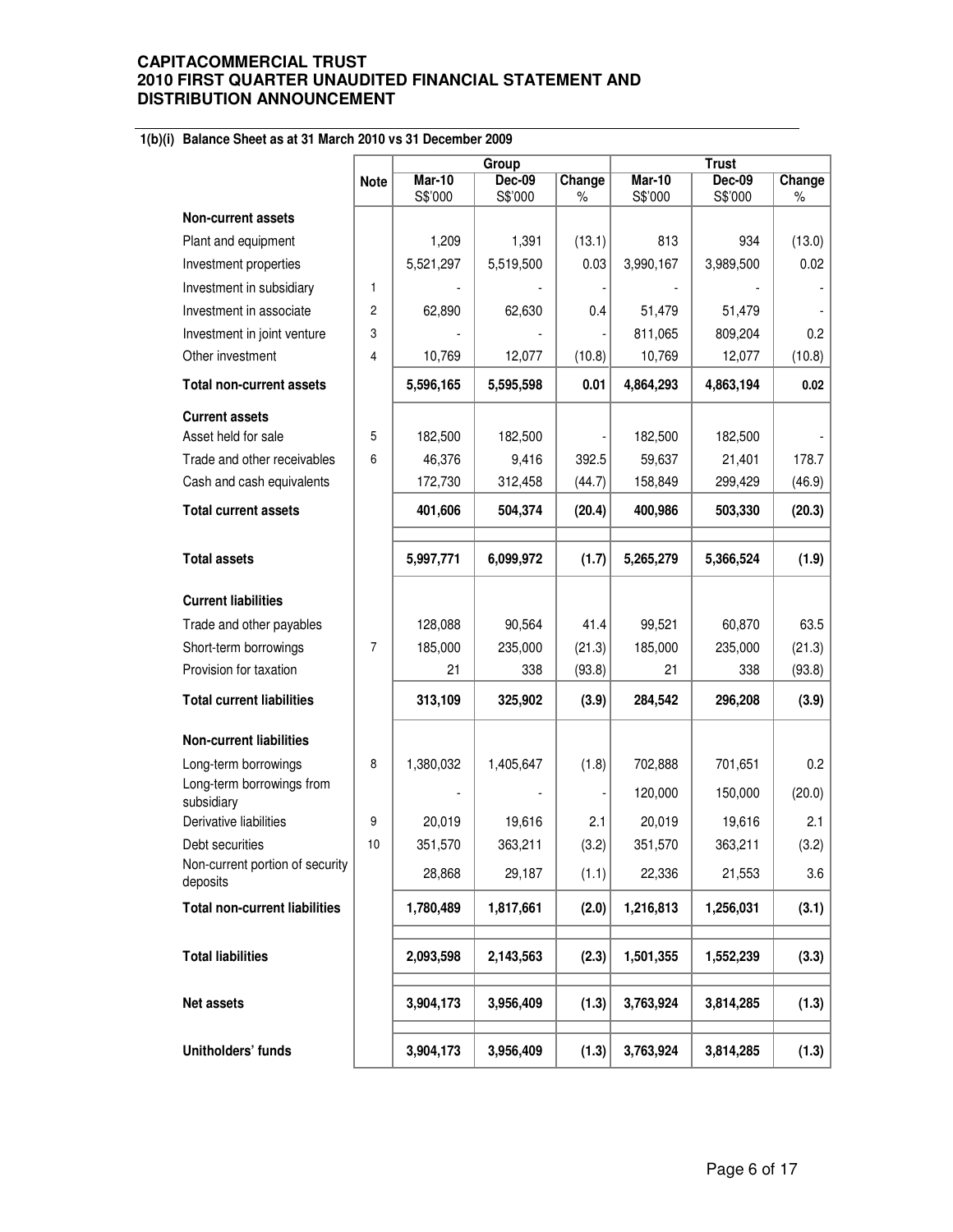#### **Notes :**

- 1) This relates to the 100% investment in CCT MTN of \$1.
- 2) This relates to the 30% investment in QCT. QCT is a Malaysia-listed real estate investment trust focused on acquiring and investing in commercial properties in Malaysia.
- 3) This relates to the 60% joint venture interest in RCS Trust.
- 4) This relates to the investment in Malaysia Commercial Development Fund ("MCDF"). MCDF is an investment fund which invests in real estate development properties primarily in Kuala Lumpur and the Klang Valley. The S\$1.3 million decrease in the value as at 31 March 2010 as compared to 31 December 2009 was due to a partial capital redemption by MCDF.
- 5) This relates to Robinson Point which has been reclassified from Investment Properties under Non-Current Assets to an Asset held for sale since 31 December 2009.
- 6) Increase in Trade and other receivables as at 31 March 2010 is due mainly to an amount of S\$40.65 million being 20% deposit received from AEW VIA SPV4 Pte. Ltd. ("AEW"), pursuant to the sale and purchase agreement for the sale of Robinson Point from CCT to AEW. The sale is scheduled to be completed in April 2010.
- 7) Movement in Short-term borrowings was due mainly to:
	- a) Repayment of S\$150.0 million fixed rate notes in March 2010; and
	- b) S\$100.0 million fixed rate notes due in January 2011 has been reclassified from Longterm borrowings to Short-term borrowings.
- 8) Movement in Long-term borrowings was due mainly to:
	- a) S\$100.0 million fixed rate notes due in January 2011 has been reclassified from Longterm borrowings to Short-term borrowings;
	- b) S\$70.0 million new issuance on 18 February 2010 of fixed rate notes due in 2015; and
	- c) S\$3.0 million drawdown of borrowings.
- 9) This relates to the fair value of the interest rate swaps.
- 10) Balance as at 31 March 2010 relates to the debt portion of the 2008 Convertible Bonds carried at amortised cost. The remaining outstanding principal amount is S\$355.0 million, following the repurchase and cancellation in February 2010 by CCT of S\$15.0 million of the 2008 Convertible Bonds.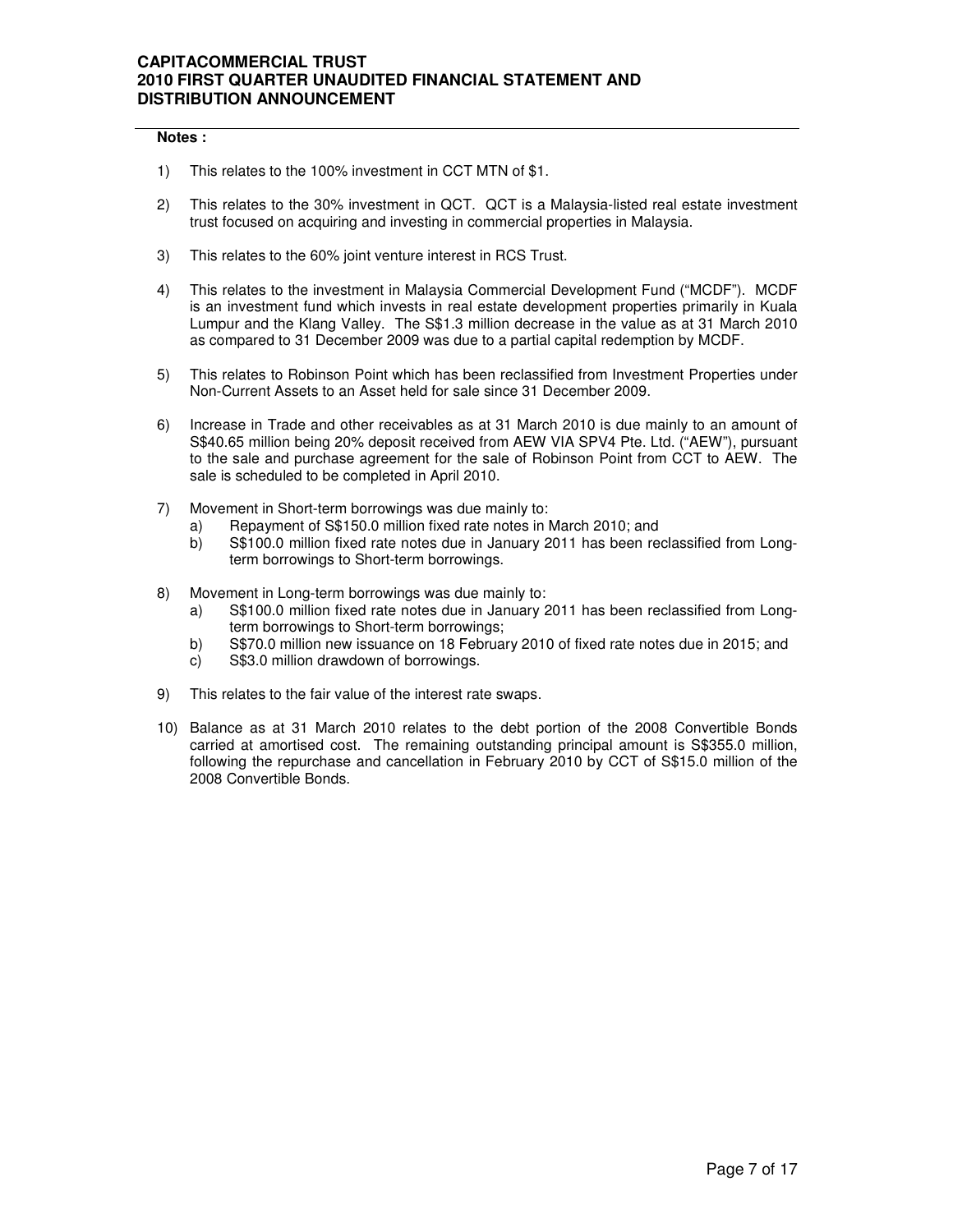## **1(b)(ii) Aggregate amount of borrowings (including debt securities)**

|                                                                                                                                                            |                       | Group                 |               | <b>Trust</b>       |                     |                 |  |
|------------------------------------------------------------------------------------------------------------------------------------------------------------|-----------------------|-----------------------|---------------|--------------------|---------------------|-----------------|--|
|                                                                                                                                                            | <b>Mar-10</b>         | <b>Dec-09</b>         | Change        | <b>Mar-10</b>      | <b>Dec-09</b>       | Change          |  |
|                                                                                                                                                            | S\$'000               | S\$'000               | %             | S\$'000            | S\$'000             | %               |  |
| <b>Secured borrowings</b><br>Amount repayable after one<br>year<br>Less: Unamortised portion of<br>fees and expenses incurred for<br>debt raising exercise | 1,270,650<br>(10,618) | 1,267,650<br>(12,004) | 0.2<br>(11.5) | 712,650<br>(9,762) | 712,651<br>(11,001) | (0.0)<br>(11.3) |  |
| Total                                                                                                                                                      | 1,260,032             | 1,255,646             | 0.3           | 702,888            | 701,650             | 0.2             |  |
| <b>Unsecured borrowings</b>                                                                                                                                |                       |                       |               |                    |                     |                 |  |
| Amount repayable after one<br>year                                                                                                                         | 475,646               | 517,804               | (8.1)         | 475,646            | 517,804             | (8.1)           |  |
| Less: Unamortised portion of<br>fees and expenses incurred for<br>debt raising exercise                                                                    | (4,076)               | (4, 592)              | (11.2)        | (4,076)            | (4,592)             | (11.2)          |  |
|                                                                                                                                                            | 471,570               | 513,212               | (8.1)         | 471,570            | 513,212             | (8.1)           |  |
| Amount repayable in one year<br>or less, or on demand                                                                                                      | 185,000               | 235,000               | (21.3)        | 185,000            | 235,000             | (21.3)          |  |
| Total                                                                                                                                                      | 656,570               | 748,212               | (12.2)        | 656,570            | 748,212             | (12.2)          |  |
| Grand total                                                                                                                                                | 1,916,602             | 2,003,858             | (4.4)         | 1,359,458          | 1,449,862           | (6.2)           |  |

#### **Details of any collaterals**

- 1) As security for the secured term loans of S\$570.0 million, CCT has granted in favour of the lenders the following:
	- (i) a mortgage over Capital Tower;
	- (ii) an assignment of the insurance policies relating to Capital Tower;
	- (iii) an assignment of all the rights, benefit, title and interest of CCT in relation to Property Sale Agreements and Tenancy Agreements (including Net Sale Proceeds and Rental Proceeds) and the Accounts relating to Capital Tower; and
	- (iv) a fixed and floating charge over all assets in connection with Capital Tower.
- 2) As security for the secured term loans of S\$142.7 million, CCT has granted in favour of the lenders the following:
	- (i) a mortgage over HSBC Building;
	- (ii) an assignment of the insurance policies relating to HSBC Building;
	- (iii) an assignment of all the rights, benefit, title and interest of CCT in relation to Property Sale Agreements and Tenancy Agreements (including Net Sale Proceeds and Rental Proceeds) and the Accounts relating to HSBC Building; and
	- (iv) a fixed and floating charge over all assets in connection with HSBC Building.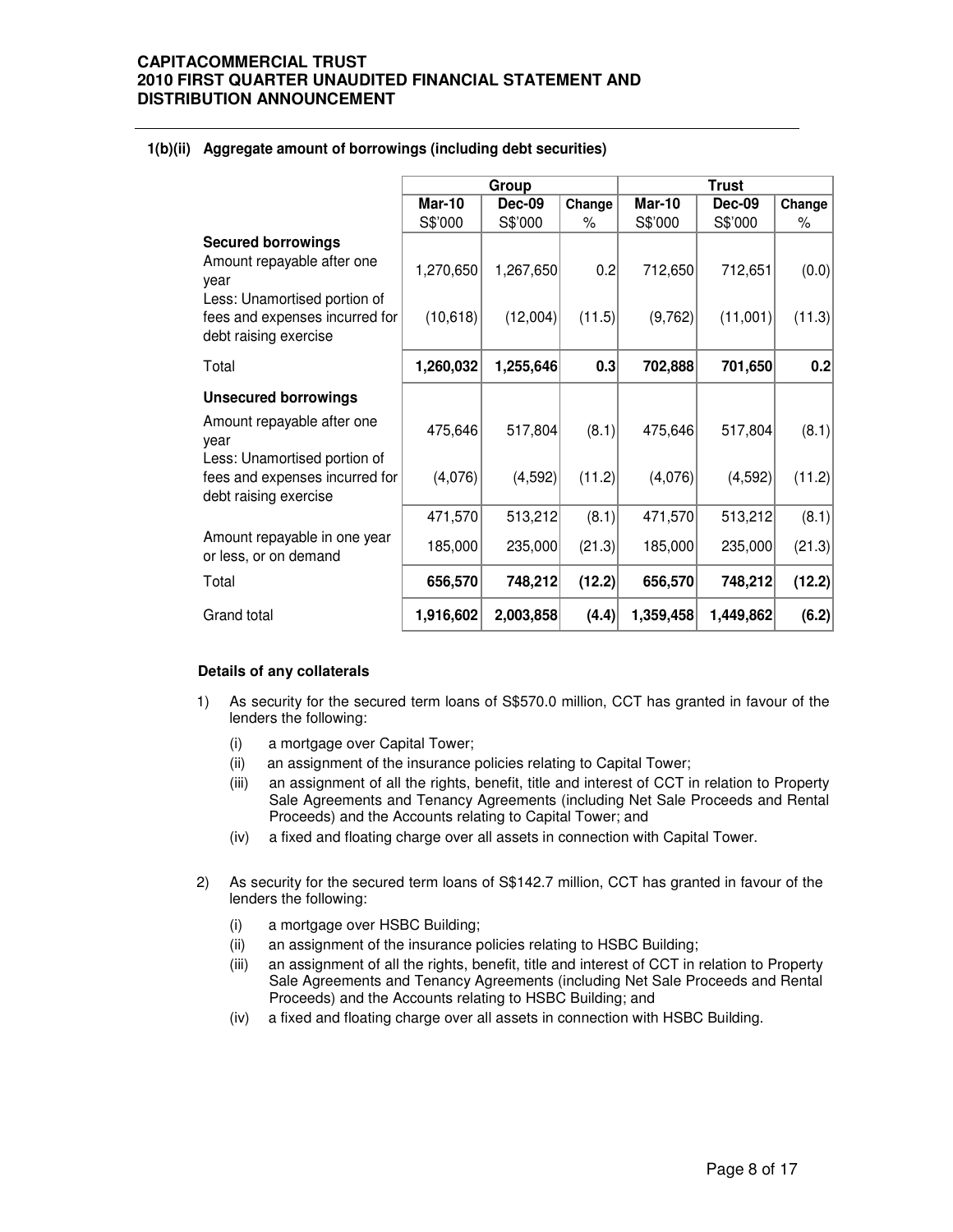- 3) As security for the secured long term borrowings of S\$866.0 million and a revolving credit facility of S\$164.0 million of which S\$64.0 million has been drawn down as at 31 March 2010 (CCT's 60% interest is S\$519.6 million and S\$38.4 million respectively), RCS Trust has granted in favour of the lender the following:
	- (i) a mortgage over Raffles City which comprises Raffles City Tower, Raffles City Shopping Centre, Swissotel The Stamford, Fairmont Singapore and the Raffles City Convention Centre;
	- (ii) an assignment of the insurance policies relating to Raffles City;
	- (iii) an assignment of the agreements relating to the management of Raffles City;
	- (iv) an assignment and charge of the rental proceeds and tenancy agreements of units in Raffles City; and
	- (v) a fixed and floating charge over certain assets of RCS Trust relating to Raffles City.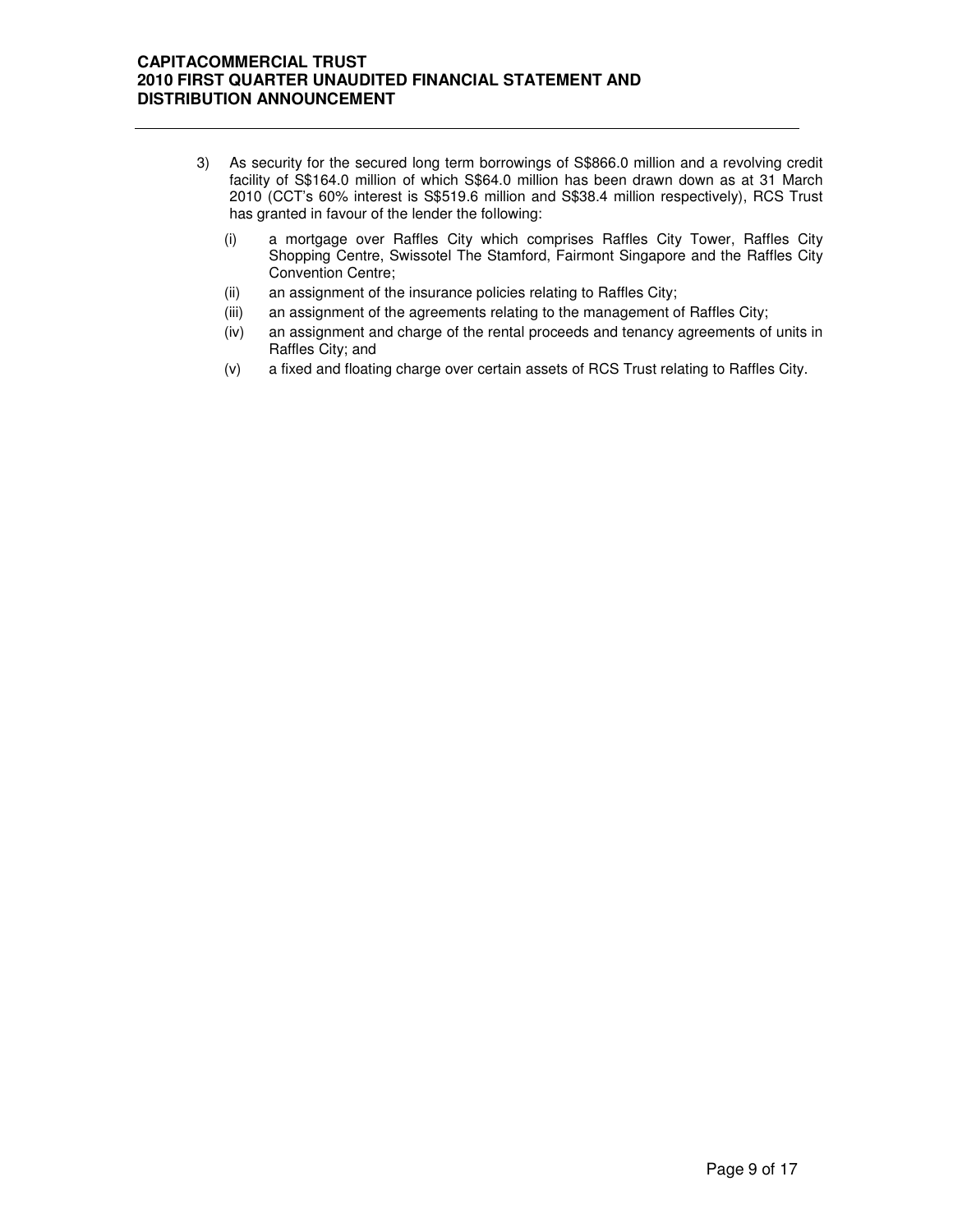#### **1(c)(i) Cash flow statement (1Q 2010 vs 1Q 2009)**

|                                                        |             | Group      |            |  |  |
|--------------------------------------------------------|-------------|------------|------------|--|--|
|                                                        | <b>Note</b> | 1Q 2010    | 1Q 2009    |  |  |
|                                                        |             | S\$'000    | S\$'000    |  |  |
| <b>Operating activities</b>                            |             |            |            |  |  |
| Total return for the period before tax                 |             | 48,867     | 45,912     |  |  |
| <b>Adjustments for</b>                                 |             |            |            |  |  |
| Share of profit of associate (net of tax)              |             | (1, 163)   | (1,088)    |  |  |
| Amortisation of lease incentives                       |             | 915        | 66         |  |  |
| Borrowing costs                                        |             | 23,311     | 24,075     |  |  |
| Depreciation of plant and equipment                    |             | 211        | 186        |  |  |
| Allowance for doubtful debts and bad debts written off |             | (11)       | 22         |  |  |
| Interest income                                        |             | (176)      | (24)       |  |  |
| Loss / (Gain) on re-measurement of derivatives         |             | 403        | (5, 142)   |  |  |
| Manager's management fees payable in units             |             | 2,819      | 2,784      |  |  |
| Foreign exchange differences                           |             | 235        | 203        |  |  |
| Operating income before working capital changes        |             | 75,411     | 66,994     |  |  |
| Changes in working capital                             |             |            |            |  |  |
| Trade and other receivables                            |             | (37, 868)  | 10,102     |  |  |
| Trade and other payables                               |             | 37,636     | (8,534)    |  |  |
| Security deposits                                      |             | 381        | 969        |  |  |
| Cash generated from operating activities               |             | 75,560     | 69,531     |  |  |
| Income tax paid                                        |             | (323)      | 0          |  |  |
| Net Cash from operating activities                     |             | 75,237     | 69,531     |  |  |
|                                                        |             |            |            |  |  |
| <b>Investing activities</b>                            |             |            |            |  |  |
| Capital expenditure on investment properties           |             | (1,797)    | (475)      |  |  |
| Capital redemption by MCDF                             |             | 1,257      |            |  |  |
| Distribution received from associate                   |             | 1,704      | 1,833      |  |  |
| Interest received                                      |             | 180        | 15         |  |  |
| Purchase of plant and equipment                        |             | (28)       | (95)       |  |  |
| Net cash from investing activities                     |             | 1,316      | 1,278      |  |  |
| <b>Financing activities</b>                            |             |            |            |  |  |
| Borrowing costs paid                                   |             | (18, 703)  | (31, 785)  |  |  |
| Distribution to unitholders                            |             | (104, 959) | (81, 180)  |  |  |
| Repayment of debt securities and convertible bonds     | 1           | (15,619)   |            |  |  |
| Repayment of interest bearing borrowings               | 2           | (150,000)  | (580, 042) |  |  |
| Proceeds from interest bearing borrowings              | 3           | 73,000     | 626,000    |  |  |
| Net cash used in financing activities                  |             | (216, 281) | (67,007)   |  |  |
| Net (decrease) / increase in cash and cash equivalents |             | (139, 728) | 3,802      |  |  |
| Cash and cash equivalents at beginning of period       |             | 312,458    | 66,683     |  |  |
| Cash and cash equivalents at end of period             |             | 172,730    | 70,485     |  |  |

#### **Notes :**

- 1) This relates to S\$15.0 million of the 2008 Convertible Bonds repurchased and cancelled in February 2010.
- 2) This relates to the repayment of S\$150.0 million fixed rate notes in March 2010.
- 3) This relates to the issuance of S\$70.0 million fixed rate notes due 2015 on 18 February 2010 and draw down in March 2010 of S\$3.0 million from the revolving credit facility for RCS Trust (CCT's 60% share).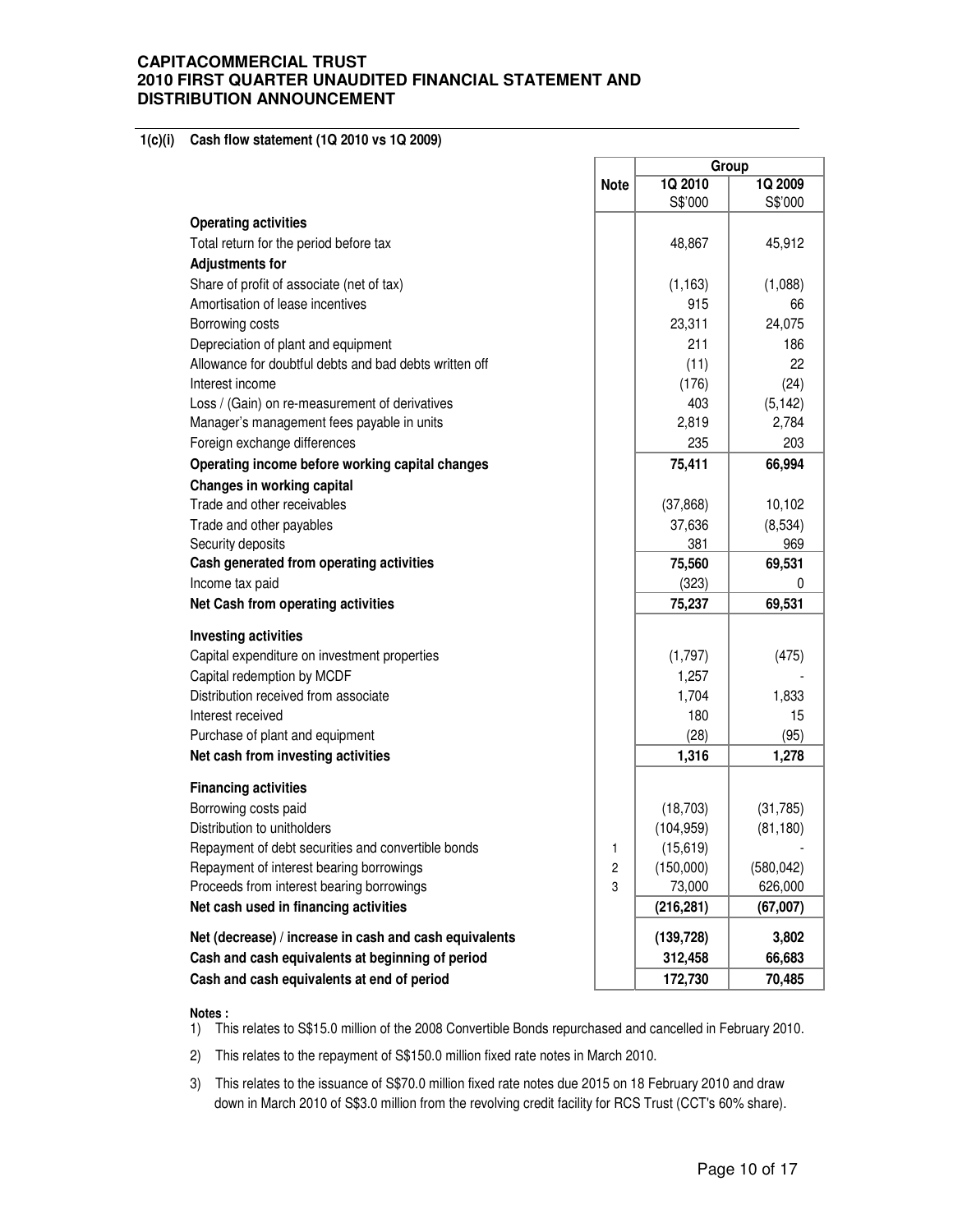#### **1(d)(i) Statement of changes in unitholders' funds (1Q 2010 vs 1Q 2009)**

|                                                                               | Group              |                    | <b>Trust</b>       |                    |
|-------------------------------------------------------------------------------|--------------------|--------------------|--------------------|--------------------|
|                                                                               | 1Q 2010<br>S\$'000 | 1Q 2009<br>S\$'000 | 1Q 2010<br>S\$'000 | 1Q 2009<br>S\$'000 |
| Balance as at beginning of period                                             | 3,956,409          | 4,154,891          | 3,814,285          | 3,895,767          |
| <b>Operations</b><br>Net increase in net assets resulting from<br>operations  | 48,862             | 45,911             | 51,725             | 48,990             |
| Unitholders' transactions<br>Creation of new units:                           |                    |                    |                    |                    |
| - Manager's management fee                                                    | 2,873              | 2,852              | 2,873              | 2,852              |
| Distribution to unitholders                                                   | (104, 959)         | (81, 180)          | (104, 959)         | (81, 180)          |
| Net decrease in net assets resulting from<br>unitholders' transactions        | (102,086)          | (78, 328)          | (102,086)          | (78, 328)          |
| Movement in translation reserve<br><b>Translation reserves</b>                | 988                | 254                |                    |                    |
| Net increase in net assets resulting from<br>movement in translation reserves | 988                | 254                |                    |                    |
| Total decrease in net assets                                                  | (52, 236)          | (32, 163)          | (50, 361)          | (29, 338)          |
| Balance as at end of period                                                   | 3,904,173          | 4,122,728          | 3,763,924          | 3,866,429          |

#### **Convertible Bonds**

In February 2010, CCT repurchased and cancelled S\$15.0 million of the S\$370.0 million Convertible Bonds issued in May 2008 and due in 2013 ("2008 Convertible Bonds") for an aggregate cash consideration of \$15.6 million. Accordingly, the outstanding aggregate principal amount of the 2008 Convertible Bonds is reduced to S\$355.0 million.

The 2008 Convertible Bonds are convertible by holders into units of CCT at any time on or after 21 May 2008 at the adjusted conversion price of S\$1.8349 per unit.

There has been no conversion of any of the above 2008 Convertible Bonds since the date of their issue.

Assuming the outstanding balance of S\$355.0 million of the Bonds are fully converted based on the adjusted conversion price, the number of new units to be issued would be 193,471,033, representing 6.9% of the total number of CCT units in issue as at 31 March 2010. This is against 151,515,151 (S\$370.0 million 2008 Bonds converted at the adjusted conversion price of S\$2.442 per unit as at 31 March 2009), representing 10.8% of the number of CCT units in issue as at 31 March 2009.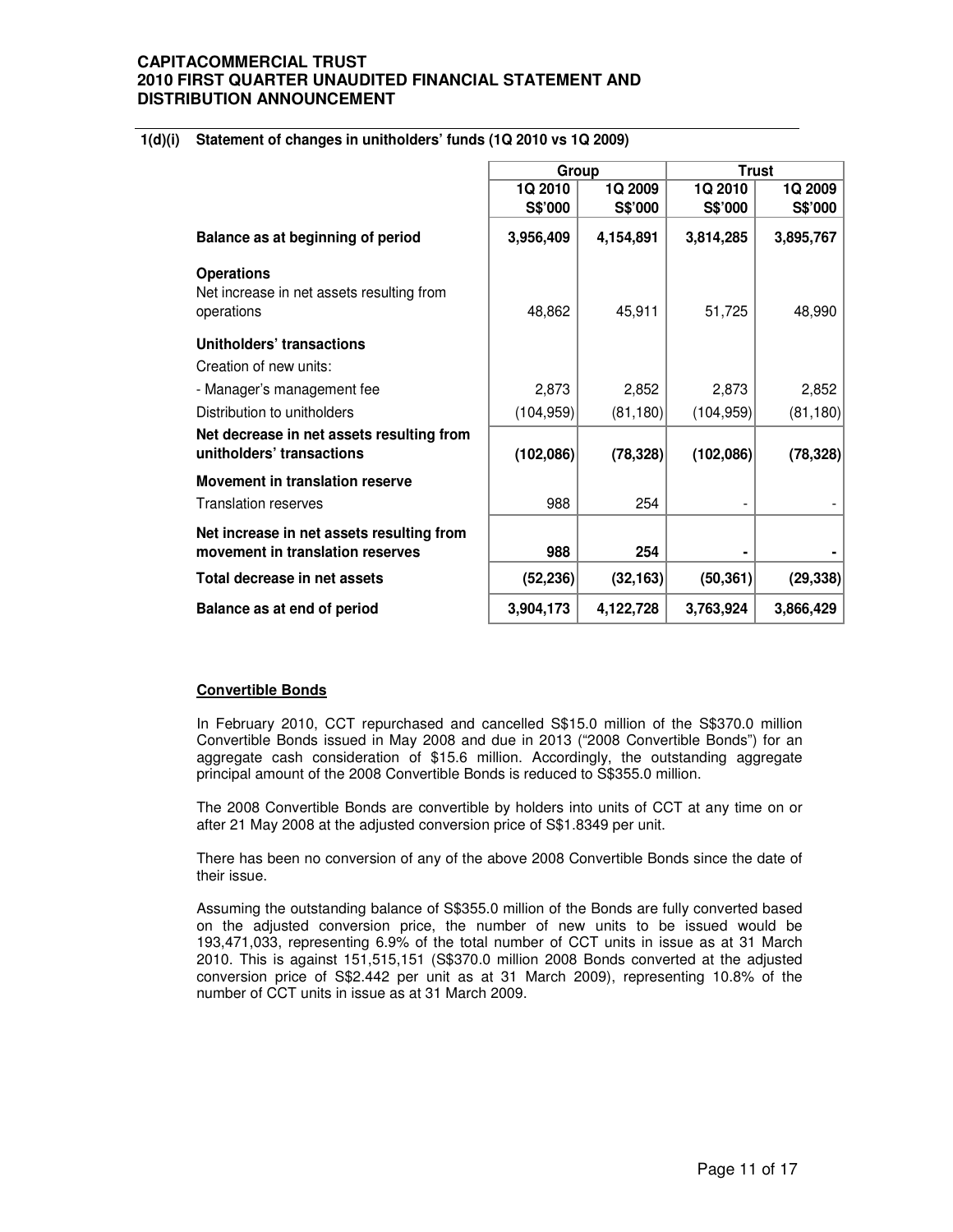#### **1(e)(i) Details of any change in the units (1Q 2010 vs 1Q 2009)**

|                                                                                                                           | <b>Group and Trust</b>  |                  |  |
|---------------------------------------------------------------------------------------------------------------------------|-------------------------|------------------|--|
|                                                                                                                           | <b>1Q 2010</b><br>Units | 1Q 2009<br>Units |  |
| Balance as at beginning of period<br>Issue of new units:                                                                  | 2,813,915,220           | 1,397,239,150    |  |
| - in settlement of the manager's management fee in<br>relation to CCT's 60% interest in Raffles City<br>through RCS Trust | 1,611,611               | 2,067,486        |  |
| - in settlement of the manager's management fees<br>in relation to Wilkie Edge and One George Street                      | 876,846                 | 1,103,371        |  |
| <b>Issued Units as at end of period</b>                                                                                   | 2,816,403,677           | 1,400,410,007    |  |

**2 Whether the figures have been audited, or reviewed and in accordance with which standard (e.g. The Singapore Standard on Auditing 910 (Engagement to Review Financial Statements), or an equivalent standard)** 

The figures have not been audited nor reviewed by our auditors.

 $\overline{3}$ **3 Where the figures have been audited or reviewed, the auditor's report (including any qualifications or emphasis of matter)** 

Not applicable.

**4 Whether the same accounting policies and methods of computation as in the issuer's most recent audited annual financial statements have been complied** 

The accounting policies and methods of computation applied in the financial statements for the current reporting period are consistent with the audited financial statements for the year ended 31 December 2009.

**5 If there are any changes in the accounting policies and methods of computation, including any required by an accounting standard, what has changed, as well as the reasons for, and the effect of, the change** 

Nil.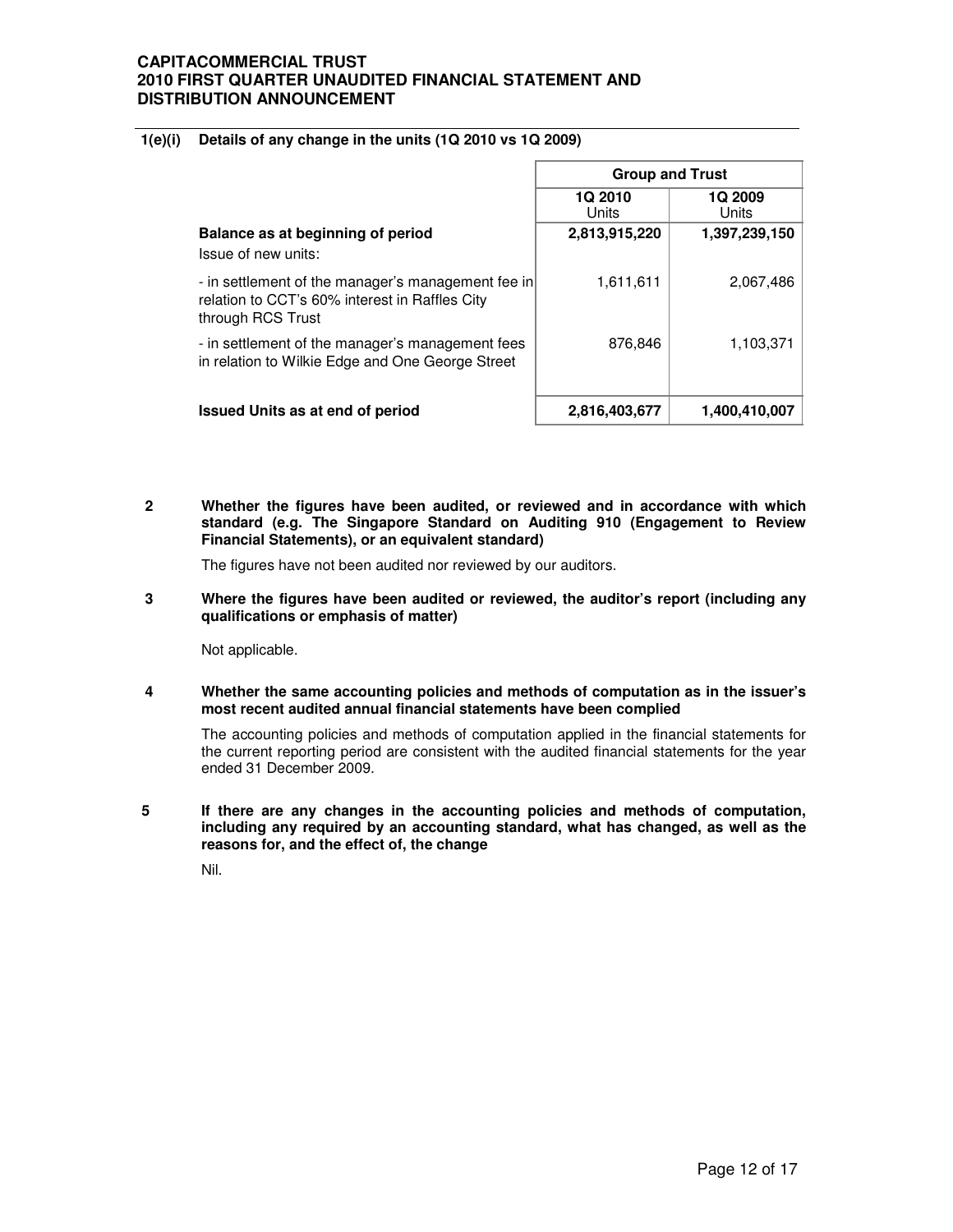## **6 Earnings per unit ("EPU") and distribution per unit ("DPU") for the financial period**

| EPU (1Q 2010 vs 1Q 2009)                                                      | Group             |               |                        | <b>Trust</b>  |                     |                      |  |
|-------------------------------------------------------------------------------|-------------------|---------------|------------------------|---------------|---------------------|----------------------|--|
|                                                                               | 1Q 2010           | $1Q2009^3$    | $1Q$ 2009 <sup>4</sup> | 1Q 2010       | 1Q2009 <sup>3</sup> | 1Q 2009 <sup>4</sup> |  |
| <b>Basic EPU</b><br>Weighted average number of<br>Units in issue              | 2,815,518,892     | 1,797,685,047 | 1,399,141,664          | 2,815,518,892 | 1,797,685,047       | 1,399,141,664        |  |
| Based on weighted average<br>number of Units in issue <sup>1</sup>            | 1.74 <sub>c</sub> | 2.55c         | 3.28 <sub>0</sub>      | 1.84¢         | 2.73c               | 3.50 <sub>c</sub>    |  |
| <b>Diluted EPU</b><br>Weighted average number of<br>Units in issue (Dilutive) | 2,815,518,892     | 1,797,685,047 | 1,550,656,816          | 2,815,518,892 | 1,797,685,047       | 1,550,656,816        |  |
| Based on fully diluted basis <sup>2</sup>                                     | 1.74 <sub>c</sub> | 2.55c         | 3.28 <sub>c</sub>      | 1.84¢         | 2.73c               | 3.47c                |  |

#### **Notes:**

- 1) In computing the EPU, total return for the period after tax and the weighted average number of Units at the end of the period are used.
- 2) In computing the fully diluted EPU, the total return for the period after tax and the weighted average number of Units at the end of the period are adjusted for the effects of all dilutive potential Units arising from the assumed conversion of the Convertible Bonds at the conversion price of S\$1.8349 (1Q 2009: S\$2.442) to Units. For the quarters ended 31 March 2010 and 31 March 2009 (restated for effects of the Rights Issue), the Convertible Bonds were anti-dilutive and were excluded from the calculation of diluted EPU.
- 3) Comparative balances have been restated for effects of the Rights Issue.
- 4) As previously reported.

#### **Distribution per unit ("DPU")**

The DPU for the Group and Trust are the same. In computing the DPU, the number of units as at the end of each period is used for the computation.

|                                                                | <b>1Q 2010</b> | 1Q 2009           |
|----------------------------------------------------------------|----------------|-------------------|
| Number of Units in issue as at end of period                   | 2,816,403,677  | 1,400,410,007     |
| <u>DPU</u>                                                     |                |                   |
| Based on the number of Units in issue at the end of the period | 1.93c          | 3.24 <sub>0</sub> |
| <b>DPU (Adjusted for Rights Units)</b>                         |                |                   |
| Based on the number of Units in issue at the end of the period |                |                   |
| including Rights Units                                         | 1.93¢          |                   |

#### **Notes:**

- 1) DPU is computed on the basis that none of the S\$355.0 million (1Q 2009: S\$370.0 million) 2008 Convertible Bonds is converted into Units. Accordingly, the actual quantum of DPU may differ if any of the 2008 Convertible Bonds are converted into Units.
- 2) Restated taking into account the effect of the Rights Issue and computed based on the issued Units at the end of the period aggregated with the 1,403,891,006 Rights Units issued pursuant to the Rights Issue.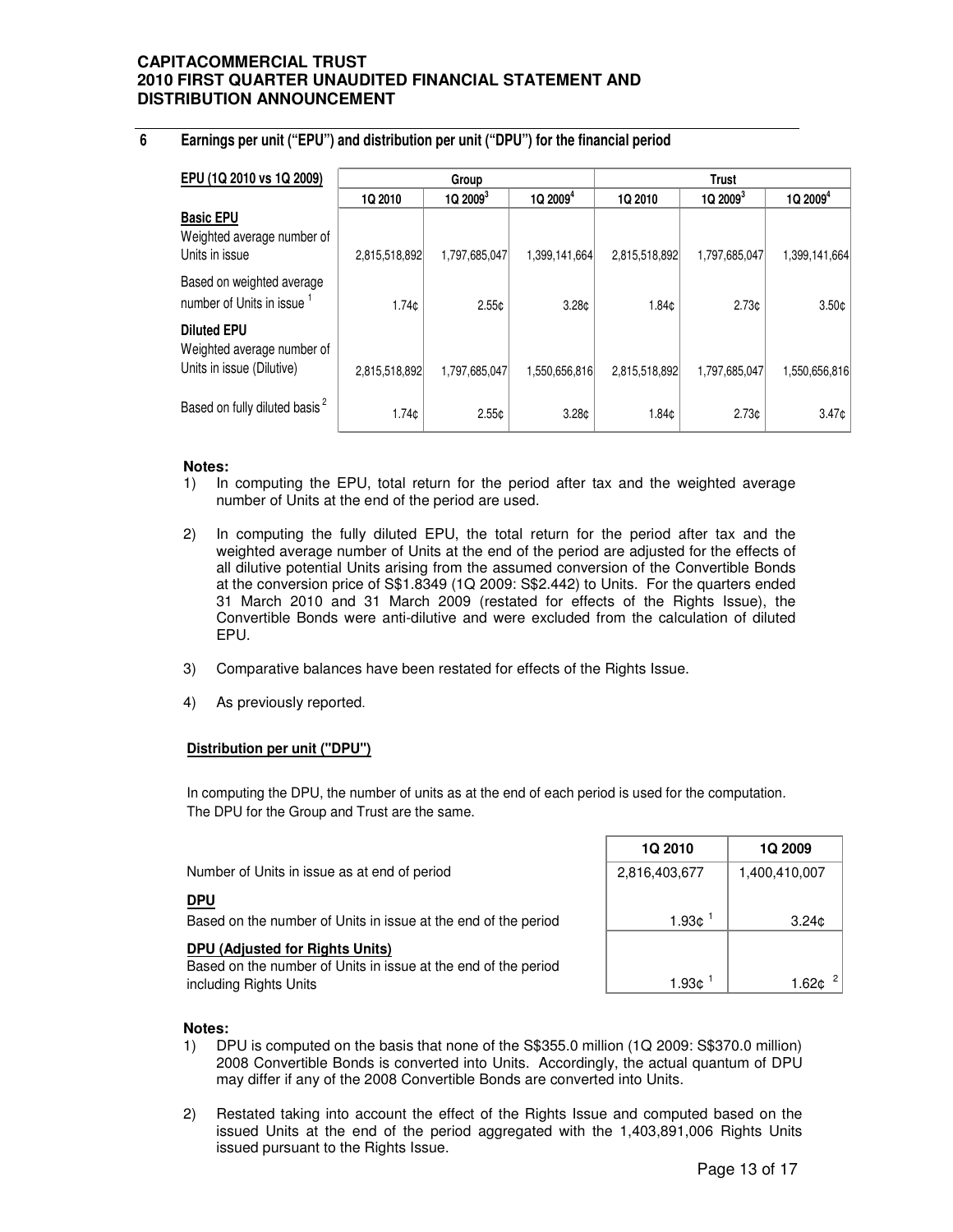#### **7(a) Net asset value ("NAV") backing per Unit based on issued Units at the end of the period.**

|                                                                                        |              | Group         |               | <b>Trust</b>  |               |
|----------------------------------------------------------------------------------------|--------------|---------------|---------------|---------------|---------------|
|                                                                                        | <b>Notes</b> | 31-Mar-10     | 31-Dec-09     | 31-Mar-10     | 31-Dec-09     |
| Number of Units issued at end of<br>period                                             |              | 2,816,403,677 | 2,813,915,220 | 2,816,403,677 | 2,813,915,220 |
| NAV (\$'000)                                                                           |              | 3,904,173     | 3,956,409     | 3,763,924     | 3,814,285     |
| <b>NAV per Unit</b>                                                                    |              | \$1.39        | \$1.41        | \$1.34        | \$1.36        |
| <b>Adjusted NAV per Unit (excluding</b><br>the distributable income to<br>unitholders) |              | \$1.37        | \$1.37        | \$1.32        | \$1.32        |

#### **Note:**

1) NAV per Unit is computed based on net asset value over the issued units at end of the period.

## **8 Review of performance**

|                                                                                                | Group              |                    |
|------------------------------------------------------------------------------------------------|--------------------|--------------------|
|                                                                                                | 1Q 2010<br>S\$'000 | 1Q 2009<br>S\$'000 |
| <b>Statement of Total Return</b>                                                               |                    |                    |
| Gross revenue                                                                                  | 101,836            | 97,461             |
| Property operating expenses                                                                    | (24, 258)          | (27, 591)          |
| Net property income                                                                            | 77,578             | 69,870             |
| Interest income<br>Gain/(Loss) from re-measurement of                                          | 176                | 24                 |
| derivatives                                                                                    | (403)              | 5,142              |
| Manager's management fees                                                                      | (4, 944)           | (4,774)            |
| Trust expenses                                                                                 | (1, 392)           | (1, 363)           |
| Borrowing costs                                                                                | (23, 311)          | (24,075)           |
| Net income before share of profit of<br>associate<br>Share of profit of associate (net of tax) | 47,704<br>1,163    | 44,824<br>1,088    |
| <b>Net income</b><br>Net change in fair value of investment<br>properties                      | 48,867             | 45,912             |
| Total return for the period before tax                                                         | 48,867             | 45,912             |
| Income tax                                                                                     | (5)                | (1)                |
| Total return for the period after tax                                                          | 48,862             | 45,911             |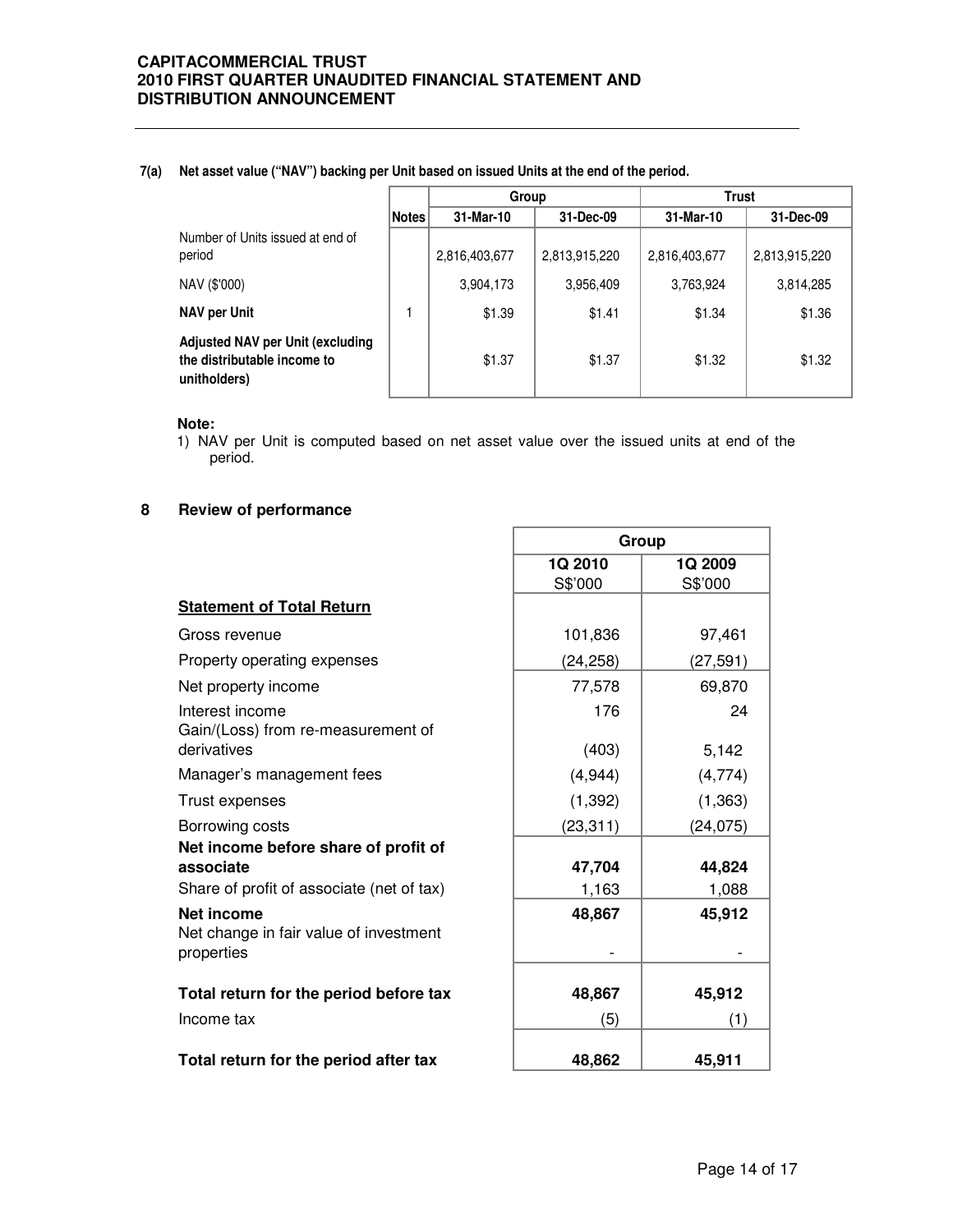| <b>Distribution Statement</b>                    |                   |                              |
|--------------------------------------------------|-------------------|------------------------------|
| Total return for the period before tax           | 48,867            | 45,912                       |
| Net tax and other adjustments                    | 5,474             | (508)                        |
| Income available for distribution to unitholders | 54,341            | 45,404                       |
| Distributable income to unitholders              | 54,341            | 45,404                       |
| <b>DPU</b>                                       |                   |                              |
| For the period                                   | 1.93c             | 3.24 <sub>c</sub>            |
| Annualised                                       | 7.83 <sub>¢</sub> | 13.14 <sub>°</sub>           |
| <b>DPU</b>                                       |                   |                              |
| (Adjusted for Rights Units)                      |                   |                              |
| For the period                                   | 1.93c             | 1.62 $¢$ <sup>1</sup>        |
| Annualised                                       | 7.83¢             | 6.57 $\text{c}$ <sup>1</sup> |

#### **Note:**

1) Prior period DPUs have been restated taking into account the effect of the Rights Issue and computed based on the issued Units at the end of the period aggregated with the 1,403,891,006 Rights Units issued pursuant to the Rights Issue.

#### **Review of performance 1Q 2010 vs 1Q 2009**

 Gross revenue of S\$101.8 million for 1Q 2010 was higher than that for 1Q 2009 by S\$4.4 million or 4.5%. This was due mainly to higher rental income from positive rent reversions and/or higher average occupancies for Capital Tower, Six Battery Road, Robinson Point, Market Street Carpark and Wilkie Edge.

Property operating expenses of S\$24.3 million for 1Q 2010 were lower than that for 1Q 2009 by S\$3.3 million or 12.1%. The decrease in expenses was due mainly to lower property tax, utilities and marketing expenses.

Trust expenses of S\$1.4 million for 1Q 2010 was marginally higher compared with that for 1Q 2009 by S\$0.03 million or 2.1%. This is due mainly to higher professional fees incurred.

Borrowing costs of S\$23.3 million for 1Q 2010 were lower than that for 1Q 2009 by S\$0.8 million or 3.2% due mainly to lower interest expenses as a result of lower borrowings, partially offset by higher amortisation and transation cost incurred.

#### **9 Variance from Previous Forecast / Prospect Statement**

CCT has not disclosed any forecast to the market**.**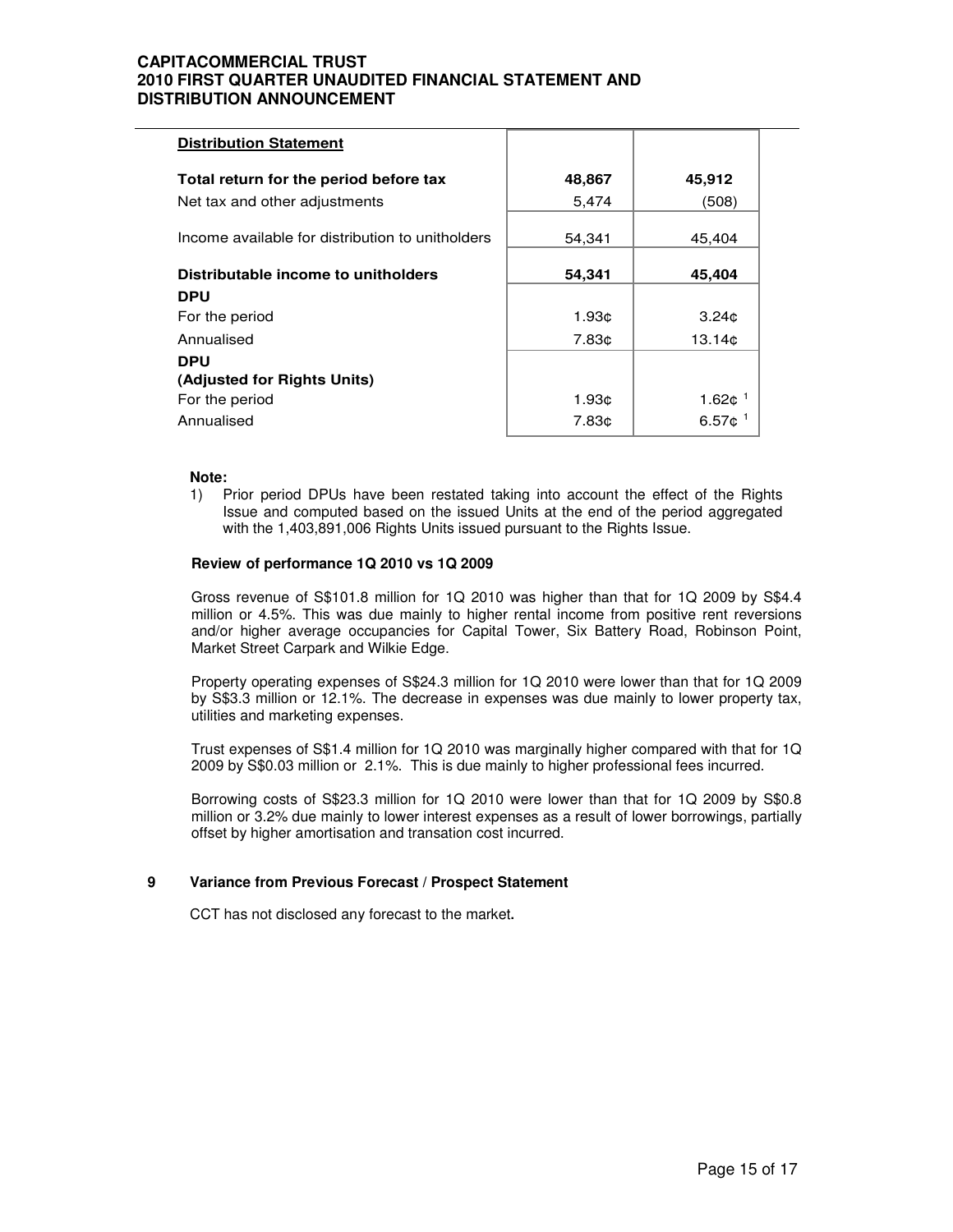#### **10 Commentary on the competitive conditions of the industry in which the group operates and any known factors or events that may affect the group in the next reporting period and the next 12 months**

The advance estimates by the Ministry of Trade and Industry ("MTI") on 14 April 2010 indicated strong first quarter 2010 growth in Singapore's economy. On a seasonally adjusted quarter-on-quarter basis, Singapore's GDP expanded strongly by 32.1% in the first quarter led by the growth in the manufacturing sector. On a year-on-year basis, Singapore's economy grew by 13.1% in the first quarter of 2010.

Office market rents appear to be stabilizing as sentiments over the economy and business confidence improved. Average Grade A and prime office monthly rents eased about 1.2% and 0.7% respectively quarter-on-quarter in Q1 2010 to S\$8.00 psf and S\$6.70 psf respectively. This was an improvement over the 8.0% and 10.0% decline for Grade A and prime rents respectively in Q4 2009 and was the smallest decrease in six consecutive quarters of declines since the peak in 3Q 2008. On a year-on-year basis, the declines registered 34.9% and 36.2% respectively.

In terms of demand, there was a marginal improvement in occupancy rates of both the Core CBD, Fringe CBD as well as Decentralised markets in Q1 2010. For Grade A office space, the average occupancy increased from 93.8% in Q4 2009 to 94.5% this quarter.

#### **Outlook for 2010**

In view of the exceptionally strong growth for Singapore's economy in first quarter 2010, the Singapore Government revised Singapore's 2010 GDP growth from 4.5% - 6.5% to 7.0% - 9.0%.

Data from property consultants has shown that the trend of falling office rents is stabilizing. Pre-commitment rates for the new office buildings scheduled for completion in 2010 are high. Property consultants estimate that 77% of 2.1 million square feet of new office supply in 2010 in the Central Area have been pre-committed. Nevertheless, their views are mixed on when office market rents may recover given the fairly large amount of new office space scheduled to be completed in 2011 and 2012.

#### **11 Distributions**

| 11(a) | <b>Current financial period</b>                              |     |
|-------|--------------------------------------------------------------|-----|
|       | Any distributions declared for the current financial period? | No. |
| 11(b) | Corresponding period of the preceding financial period       |     |

Any distributions declared for the corresponding period of the immediate preceding financial periods?